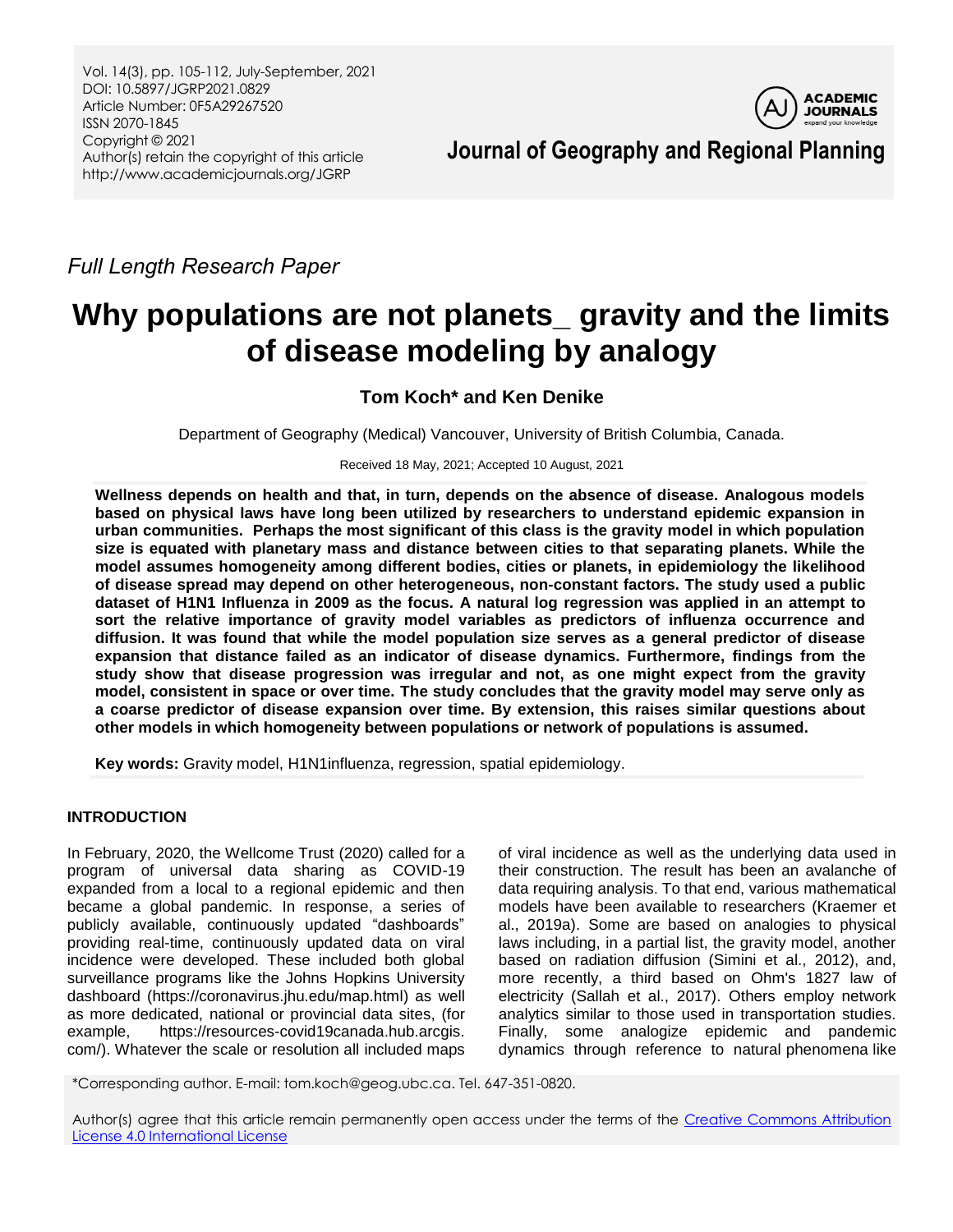like ocean waves (Cliff and Haggett, 2006) and forest fires (Koch, 2016).

Irrespective of the precise methods of analysis, most are "share models" in which a specific product (a bacterium or virus) is shared between places (cities, counties, states, etc.) across a commuting or transportation network. All assume, as a class, a general pattern of transfer, constant and regular, that can be mathematically described based on one or another measure of population size and a system of interchange. Different models emphasize the networks (air, rail, or road) connecting population nodes which serve as data points joined at one or another scale (Kraemer et al., 2019b). What has become increasingly clear, during the current pandemic, is the failure of contemporary models to predict disease spread in a way that will permit regional health planners to anticipate an epidemic outbreak. Thus in the spring of 2020 most assumed Covid-19's Alpha variant would expand from Michigan and Minnesota, where outbreaks were severe, and then progress across the mid-west. Instead, the disease barely spread to nearby Iowa or Ohio, dying out despite clear transportation and commuter ties. Similar discontinuities were observed in previous epidemics of, for example West Nile Virus (Koch and Denike, 2007) and 2009 H1N1 Influenza (Koch, 2021).

#### **METHODOLOGY**

As Cota et al. recently noted, the unprecedented volume of digital data now available requires we "revisit epidemic models, in particular those studying the geographical spread of pathogens leveraging the mobility of hosts" (Cota et al., 2021). Here we take up that challenge through a focus on the Gravity Model in part because its two variables, population or mass and distance between two bodies, are central to many later models. The hope is that the result will both explain the strengths or limits of the approach and, by extension our knowledge of disease modeling. The goal in all this is the ability to plan for epidemic events in specific health jurisdictions. Our approach is two-fold. First, the history of the model and the manner in which it remains widely used in epidemiology and other fields is reviewed. The ubiquity of its basic principles of mass and distance are then noted as characteristics in all share models. Following this we employ the model to consider the utility of its individual elements in a study of the first months of the 2009 Type-A influenza pandemic in the United States. This approach was limited to assure a useful and clear understanding of the merits of the individual components of the model. Alternately, variations of the model, or of different models, might have been applied to the same dataset. However, the question here is not whether one model may be better than another but rather the general structure of the attributes of most share models in which the implicit assumption is one of a homogeneous stability of disease transfer, spatially and temporally, between different nodes within a system. We end by nothing another fundamental limit to this class of models: Where heterogeneity exists, the transfer process and thus the predictive value of the model may break down (Hanes and Fotheringham, 1990). Increasingly, heterogeneity is seen at the local and regional level where specific congregate locations (assisted living and nursing homes, jails or prisons, manufacturing facilities, schools,

etc.) create local ‗hot spots' affecting the rate and intensity of disease expansion.

#### **Gravity model: a history**

Rooted in Newton's law of universal gravity, the gravity model is the oldest and best known of this class of models. Perhaps its best known applications are in economic (Anderson, 2010; Mele and Baistrocchi 2012) and transportation studies (Taaffe and Gauthier, 1973, Chapt. 3). It has also has seen heavy use in modern epidemiology and disease studies (Balcan et al., 2009). For epidemiologists, the focus has been upon disease transfer and subsequent expansion in presumably stable populations and across human travel and cargo networks (Kraemer et al., 2019b). Specific applications have included, in a partial list: the 2009 Type A H1N1 pandemic (Balcan et al., 2009; Viboud et al., 2006); Ebola in 2014 (Dudas et al., 2017), measles (Xia et al., 2004), and Zika virus. Importantly, the model's use of both population size and relative distance, variously defined, are common elements of most models of disease dynamics. In its earliest formulation, Newton's Law described an attractive force between two bodies of different mass based on the distance separating them. Attraction was greatest between larger bodies closer to each other. This was, perhaps, the first expression of what Waldo Tobler famously called the First law of Geography: "Everything is related to everything else, but near things are more related than distant things (Tobler, 1970). In the nineteenth century Ravenstein (1885) used Newton's law to formulate his "laws of migration" substituting the sum of two populations for that of two planetary masses to be divided by the Euclidian distance separating them. Zipf (1946) applied the model to urban population flows. In recent years, the basic algorithm has been used to analyze everything from cargo shipping patterns (Kaluza et al., 2010) to the inter-city volume of telephone traffic (Krings et al., 2009).

Over the years, a series of modifying additions have been required to fit the algorithm *ex post facto* to specific problems. Since Ziff, for example, a constant typically has been included as a multiplier. In transport analysis, a friction measure may be employed to reflect relative ease of travel in the divisor: Friction (and thus travel time) is greater between places joined by country roads than a highway, for example. In other applications, a population numerator may be modified to reflect general welfare or attractiveness; in retail analysis a numerator might reflect relative income levels to further distinguish populations.

#### **Gravity model: limits**

Various researchers have described a range of practical and theoretical model limits to the model's use. First, it lacks a firm theoretical rationale beyond the analogy to Newton's classical planetary formulation (Taaffe and Gauthier, 1973, 97-98). If it works, therefore, the question becomes how, and why. Second, as a deterministic algorithm it does not easily handle a range of observed variations at different scales of address over time. Third, its application may require a series of deterrence functions for it to be fitted successfully to this or that problem dataset (Simini et al., 2012). Fourth, neither its basic population product numerator nor a simple distance denominator are necessarily adequate, easily defined descriptors (Taaffe et al., 1996, 229). Finally, the model assumes homogeneity between population bodies of various sizes.

In disease studies, the analog typically substitutes population size for planetary mass. But while the latter is a precisely quantifiable constant, urban populations are dynamic in nature. On any day commuter traffic may double the population of a large city,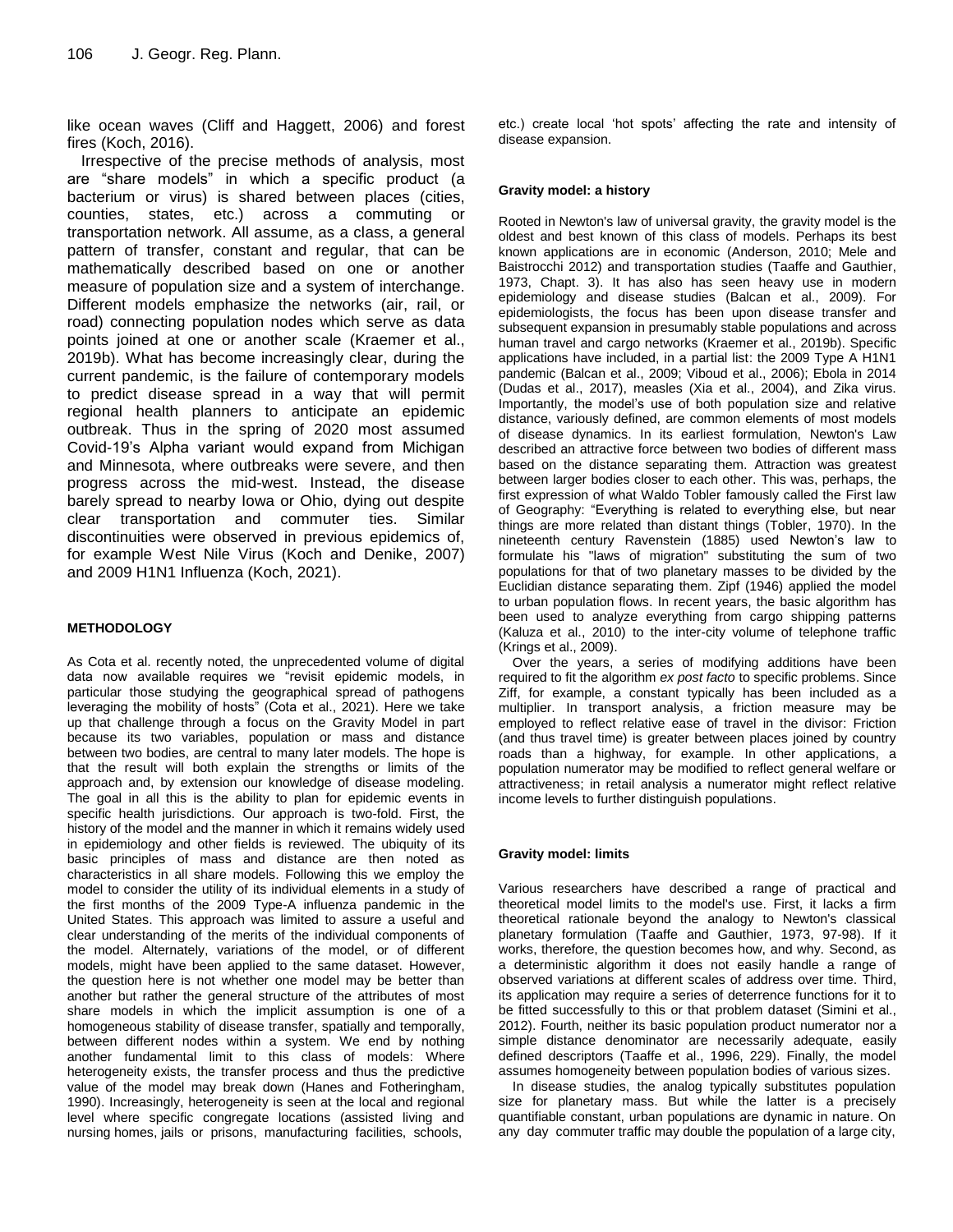reducing that of smaller communities by an equal amount (Badger 2013). As importantly, urban boundaries by which populations are defined are elastic and often defined using different standards (Duncan et al., 1961). For example, the 2010 U.S. Census recorded the population of Santa Clara, CA, as 945,942 persons while its metropolitan population was reported as 1,781,642 persons. Disease incidence reported in the two different jurisdictions were 28 and 337 persons respectively in the first months of the 2009 H1N1 epidemic (Healthmap.org). Finally, as the center of a censusdesignated Combined Statistical Area (CSA) Santa Clara's population was over 8 million. The latter reflects, albeit loosely, what some describe as the appropriate analytic scale of a modern "megapopulation" defined by expansive, interurban exchange patterns (Nelson and Rae, 2016). Unfortunately, there is no agreement as to which urban definition is best suited to disease studies. Worse, it is typically unclear in disease-incidence datasets the urban definition (city, urban, metro, or regional) in which disease incidence is reported. Some appear indiscriminately to mix city, urban or metropolitan data in their reportage of an outbreak. For this study metropolitan census data was employed for the sake of consistency.

Finally, simple measures of Euclidian distance between urban places, however they are defined, may be insufficient as measures of interaction between population bodies. Distance also may be defined by density of air travel, cargo ship routes, or local commuter pathways in multi-scale urban networks (Balcan and Vespignani 2012). Various researchers have employed cell phone traffic (Exper et al., 2011) or currency circulation as measures of connectivity and distance between places.

#### **Influenza 2009**

In our consideration of the utility of the gravity model we employ a dataset describing the H1N1 Type-A influenza pandemic beginning in 2009 in Mexico City. While data on the current pandemic is extensive it is, unlike that of the earlier pandemic, constantly evolving. Furthermore, different regions have different systems of reportage and employ different standards of testing. This makes comparisons difficult. An avalanche of primary research papers using available data, over 17,559 articles published between January and June 20, 2020, has resulted in an unprecedented number of journal retractions of published articles (Yeo-Teh and Tang, 2020).

Data on the 2009 global pandemic, however, has been firmly established (CDC, 2009; Fraser et al., 2009). A novel Type-A (H1N1) influenza virus originating near Mexico City, data on its expansion was broadly reported by both formal (CDC, WHO, PAHO, etc.) and informal (news reports) sources (Brownstein et al. 2010). Despite early reports of high mortality, the case fatality ratio was approximately 0.4 percent (range: 0.3-1.8 percent). The reproduction number  $(R_o)$ , the number of additional cases one case generates over the course of its infectious period, was 1.46, only slightly higher than that for seasonal flu, for the first wave of the pandemic ending in August, and 1.48 for the second wave (Biggerstaff et al. 2014). Finally, the incubation rate for this virus was between 2 and 10 days with a mean of six days with the infectious period for those affected determined as being between 4 and 7 days.

#### **Data**

A Harvard University-based research group, *Healthmap.org*, provides an automated capture network for formal (World Health Organization, the U.S. Centers for Disease Control, for example) and informal data on various infectious diseases (healthmap.org, 2018). The later, typically news stories, usually report the findings of

the official organizations. In this syndromic capture system, each row entry includes a location (city, county, and/or country), its location (latitude and longitude) and a data source (typically a URL). For each the number of cases reported or suspected, is then included. Of healthmap.org's multi-year, influenza dataset (2008- 2012), 28,866 entries referred to the first wave of the H1N1 global pandemic occurring between April 1 and August 31, 2009 in the United States. To streamline the database locations reporting only one or two "wild" cases" that did not trigger greater epidemic activity were excluded. Similarly excluded, to prevent double counting, were outbreaks reported in prisons, summer camps or schools located in cities or counties that also reported H1N1 influenza outbreaks. The result of this winnowing and consolidation was a set of 87 U.S. locations each with more than 10 confirmed cases in populations—city or county—over 250,000 persons in the first phase of the epidemic.

Based on this dataset, Figure 1 describes the general, spatial expansion of the pandemic in its first weeks. In the first six days of May, 2009, significant epidemic events began in Boston, New York, and Washington in the eastern U.S.; Los Angeles and adjacent San Bernardino County in Southern California; Sacramento in Northern California; Houston in Texas, and Seattle in the northwest. Of these sites only New York City reported confirmed cases in the last week of April, 2009 as the first wave of infection peaked in Mexico City.

Figure 1 Maps the May 2009 pattern of H1N1 Type-A influenza expansion in the continental United States during the first month of what became a national epidemic. All these mapped locations shared US Census-reported populations of greater than 3.8 million persons and a residential density of at least 1,150 persons per square kilometer (https://www.census.gov/quickfacts/). All were directly or indirectly connected to Mexico City by between two and 12 direct and at least sixty, one-stop indirect flights. Data on connections was observed for May 4, 2018 from the website *Expedia.com*. Because historical flight data was unavailable, the assumption was made that flight schedules between Mexico City and continental U.S. cities in 2018 reflected similar travel patterns during the earlier epidemic period.

In the second week new outbreaks were reported in San Diego, CA; Atlanta, GA; Detroit, MI; and Arapahoe County near Denver, CO. In addition, outbreaks in the Northern and Southern California areas expanded to nearby cities. In the third week, further outbreaks appeared in Miami, FL, Dallas, TX, New Orleans, LA, and along the northeast corridor. By the end of the fourth week, major outbreaks were reported in Chicago, IL, and Milwaukee, WI. In addition, smaller outbreaks were reported in an increasing number of smaller communities elsewhere across the United States. As the epidemic continued an every larger number of communities reported influenza cases; in larger cities a second wave of infection after August 29.

#### **RESULTS**

#### **Analysis**

Others have used two different distant measures in gravity-based simulation models of the 2009 influenza epidemic (Balcan et al., 2009). The first was a longdistance transfer function based on airline traffic data, the second used local or regional commuter flows. To these were added in both cases a power law function modifying distance parameters as well as proportionality constants for populations joined in a multiscale network. An attempt at redefining distance at two scales and with two travel modes in a stochastic model suffered from several limits.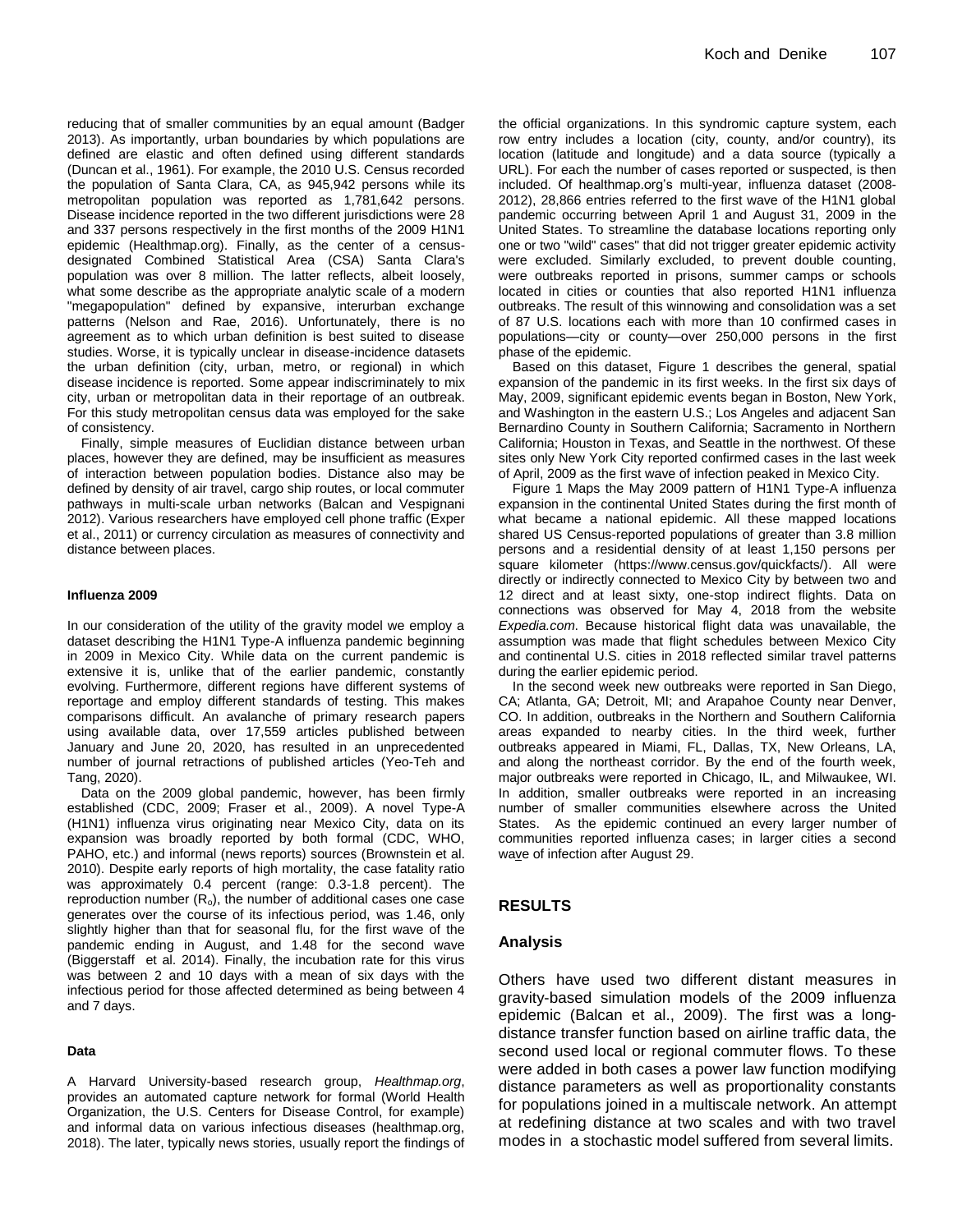

**Figure 1.** Pattern of H1N1 Type-A influenza expansion in the United States.

First, a focus on airline network travel data to major cities made difficult any clear understanding of semiindependent or independent transfer processes between primary centers (Boston, NYC, Washington, for example) and secondary locations (from New York City to Buffalo, NY, for example). Second, there was no acknowledgment of the different ways city populations are defined (were these local, metropolitan or regional population figures?). Third, there was no consideration of the potential for disease transfer by land travel across borders, especially in those states boarding Mexico where volumes of commuter and commercial exchange were likely to have been a source of viral transfer. To consider the utility of the gravity model we created a database of target city populations and their distance from Mexico City. As a first step, we then assessed a determination of fit by transforming the gravity model to a linear form and then calibrated its variables (population and distance) through a multivariate linear regression applying a natural logarithmic transformation

To test the applicability of a multifactorial regression in this program we applied a Durbin-Watson test resulting in a very robust 1.985 result, admirably close to the accepted benchmark for larger data sets. This indicated that autocorrelation (also called serial correlation), often a confounding issue in spatial analysis, was not a concern. The resulting normal distribution of residuals returned an Analysis of Variance very significant at the .000 level. Finally, Model R (.612) and the adjusted R Square of .375 were better than reasonable first approximations of viral transmission.

Figure 2 shows the high degree of concurrence between observed and expected cases resulting from a log natural linear regression based on the components of the gravity model. Cases were those reported by

helathmap.org in the early weeks of the American epidemic. We then sought to test the effect of each independent variable on the pattern of disease transmission by fitting a linear regression line to a partial regression plot for each. If the model was to be useful, we reasoned, the variables would individually serve as at least partial explicators of disease transmission. The partial regression plots for the dependent variables revealed, however, that only metropolitan population was relevant independent. Distance from Mexico City was surprisingly irrelevant as a single explanatory element in the epidemic's progression. This can be seen in Figures 3a and 3b where regression lines were fitted to each of these variables. In the first, a R square fit of 0.375 indicated population size was a generally robust predictor of disease incidence. In contrast the slope of R2 linear slope of 2.835 E-4 in Figure 3b suggests distance from Mexico City was a largely inconsequential and thus confounding variable. That was critical if one assumes distance reflects a measure by which transfer occurs through population exchange. In Figure 3a high degree of concurrence is shown between population size and a natural log of cases while in Figure 3b no such relationship exists for distance of target cities from the origin spot of the epidemic.

# **Heterogeneity**

Since Euclidian distance was an unreliable divisor we considered substituting air travel links between the origin site, Mexico City, and U.S. population centers. Others have reported major international cities receiving more than 1400 passengers from Mexico City during the earliest stages of the epidemic were at markedly increased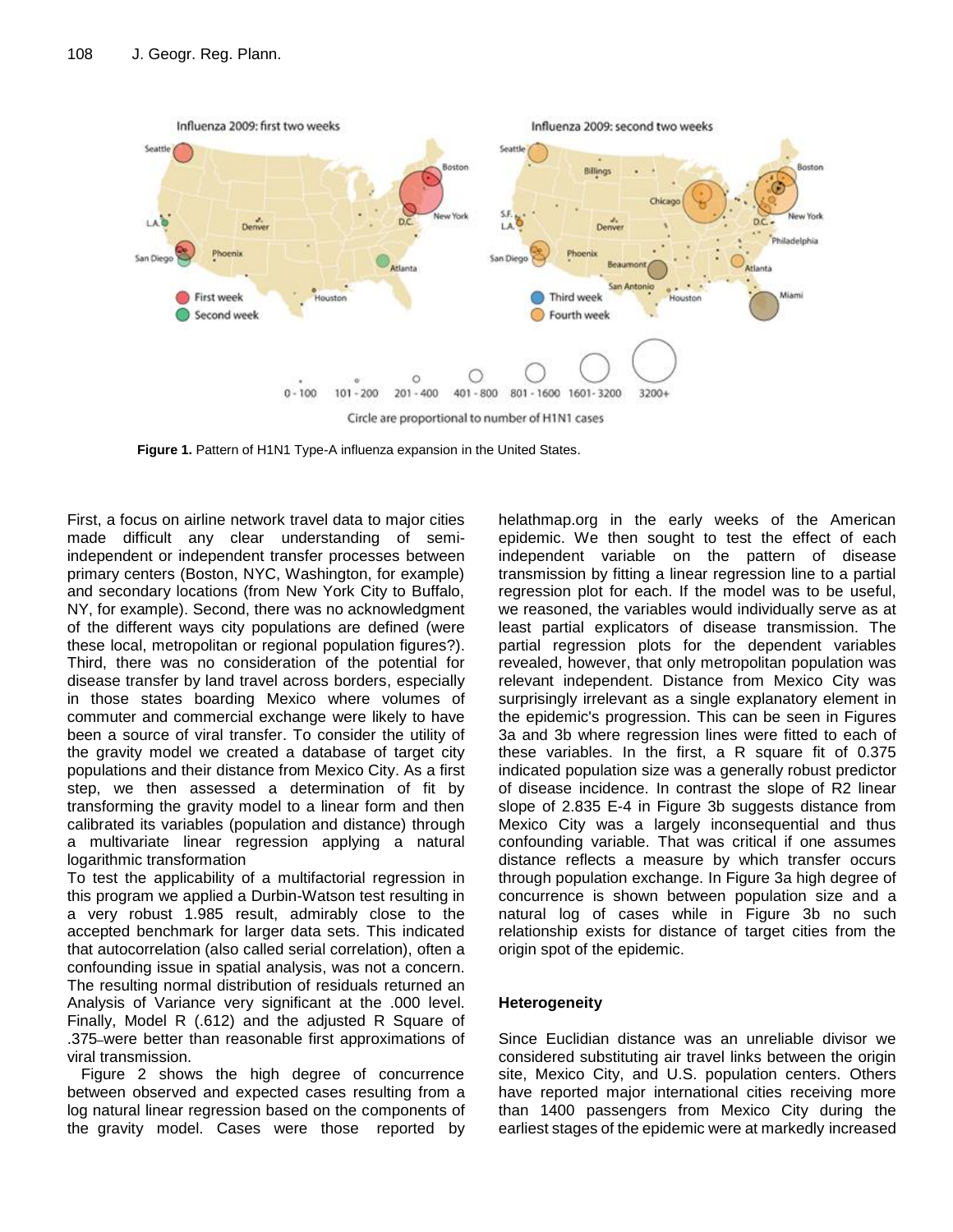

**Figure 2.** Degree of concurrence between observed and expected cases.



**Figure 3.** Regression: (a) cases by population; (b) distance from Mexico City.

risk of H1N1 transfer (Khan et al., 2009). Given an average Boeing 767 airplane at full capacity of 240 international passengers this would be six planes a day. Passenger volumes did not, however, serve as a simple distance substitute. In the first week in the US the number of direct flights from Mexico included: Boston, MA (2 Flights), Houston (11 flights), Los Angeles, (16 flights), New York City (12 flights), San Francisco/San Bernardino (11 flights), Seattle, WA **(**7 flights), and Washington, DC (3 flights). Significant but smaller cities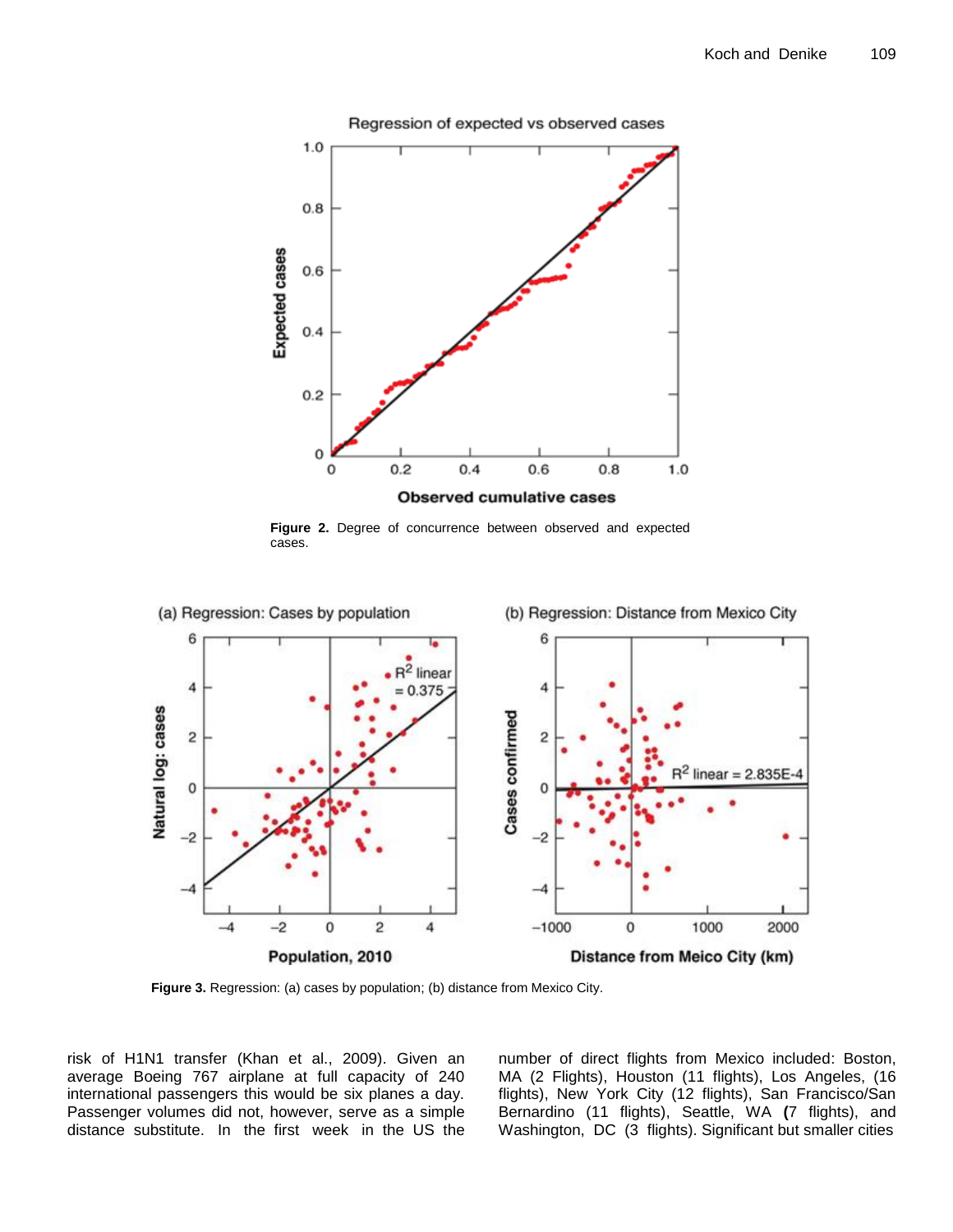with six or more direct flights daily first reported viral activity in the second week: Chicago, IL (6 flights), Atlanta, GA, (10 flights), and Dallas, TX (11 flights). And yet, Miami FL, (2010 pop. 5.56 million persons) did not report an early outbreak despite both relative geographic proximity and the frequency of direct flights from Mexico City (14). As the epidemic expanded, it included cities and towns with increasingly tenuous air connections either to Mexico City or principal U.S. foci (NYC, LA, etc.). Similarly, while urban population was a useful general predictor it was in itself insufficient to explain fully the pattern of disease expansion. For example, Boston, MA and Atlanta, GA are comparably sized, metropolitan cities. US Census data reported Boston's 2010 population as 692,600 persons and Atlanta's as 420,003 persons. Metropolitan populations reported were far higher, of course with 4,628,910 persons reported resident in metropolitan Boston and 6,020,964 in Atlanta. And yet, the outbreak began earlier in the former than the latter despite its far greater distance from Mexico City (3,670 miles vs. 1,792 miles).

Here the problem of heterogeneity among locations became critical. It is possible that the introduction of influenza to Boston resulted less from an influx of infected travelers from Mexico than commuting and travel volumes between it and New York City. Similarly, commuter travel volumes between New York City/Boston and Washington, DC. (Pop. 5.6 million in 2010), may better describe the latter's early epidemic onset than either travel volume from Mexico or metropolitan size alone**.** The early introduction of H1N1 influenza to Seattle, WA, with a city population in 2010 of 608,660 persons, is not easily explained with reference either to population size or the limited number of direct daily flights from Mexico. Airline intercourse with Los Angeles and San Francisco may have been a factor, however. But of greater importance may have been that May is the month in which many of Washington State's estimated 185,000 seasonal workers, primarily Mexican and Central American, arrive through Seattle to work in the state's agriculture industry. This would have increased the inflow of potentially infected if still asymptomatic persons who, working and living in a high density environment, likely would have accelerated viral activity.

In the same vein, the delay until the third week for a major outbreak in Miami, FL, seemed problematic. The frequency of daily flights from Mexico City, Miami's relative proximity to Mexico, and the presence of a large Latino population would have argued for an earlier and more virulent epidemic expansion**.** While its 2010 population was only 399,457 persons, that of Miami-Dade County was far higher (2,498,018 persons). However, South Florida's Spanish-speaking population is largely Puerto Rican and Cuban, not Mexican or Central American. It is therefore probable that direct flight passengers from Mexico used Miami not as a destination but a brief, first stop in travel to other locations.

# **DISCUSSION**

What appears to have emerged was a kind of nested hierarchy (Balcan and Vespignani, 2012); in which H1N1 expansion began in a small set of international cities hosting frequent air travel from Mexico City. These cities became independent or semi-independent foci for epidemic expansion to secondary and then tertiary cities with few if any links to the origin site. This expansion occurred across secondary exchange networks among relatively proximate, and later, more distant metropolitan centers in the US. Population size appeared to be an at best coarse descriptor of attraction. The result was not one of a consistent attraction but one resulting, at least in part, from local characteristics and circumstances. These include, for example, the dynamic effect of commuting traffic on the size of a city population. For example, New York City's resident population doubles in size on a normal workday as suburban workers enter the city (Badger, 2013). The populations of commuters' home cities decreased by a similar amount. Population itself thus becomes a dynamic variable, not a constant. In addition, within each city the likelihood of viral expansion was dependent not only on size, and transmission by commuters or travelers, but the presence or absence of congregate locations (jails, manufacturing plants, schools, summer camps, military bases, etc.) in which once introduced a respiratory virus might spread. This was evident in a study of the 2009 H1N1-Type Influenza database employed in this study (Koch, 2020, 8) and, again, in the expansion of Covid-19 in 2020-2021. Thus, the national expansion of H1N1 influenza resulted from not one gravitational process but a series of distinct if related dynamics, including population and exchange patterns, involving a broad set of heterogeneous places. Perhaps the best analogy is hydrologic in which waterways are ordered in z hierarchical design frame in which data independence for each place is not assumed. Refining that observation and applying a hydrologic perspective to disease expansion will be the subject of a future report.

# **Conclusion**

This is not to argue the gravity model should be abandoned. "Attraction" remains a powerful and useful concept. Care must be taken, however, in defining the populations of related urban populations employed in its calculations. Further, the nature of cargo, commuting, and other travel networks linking populations of different sizes and at different distances provides a complex mix of interactive volumes any (or all) of which may affect the date and rate of bacterial or viral introduction and potential expansion. One simply cannot assume that homogeneity exists among various populations at all scales, or that all places within a network are equal. Nor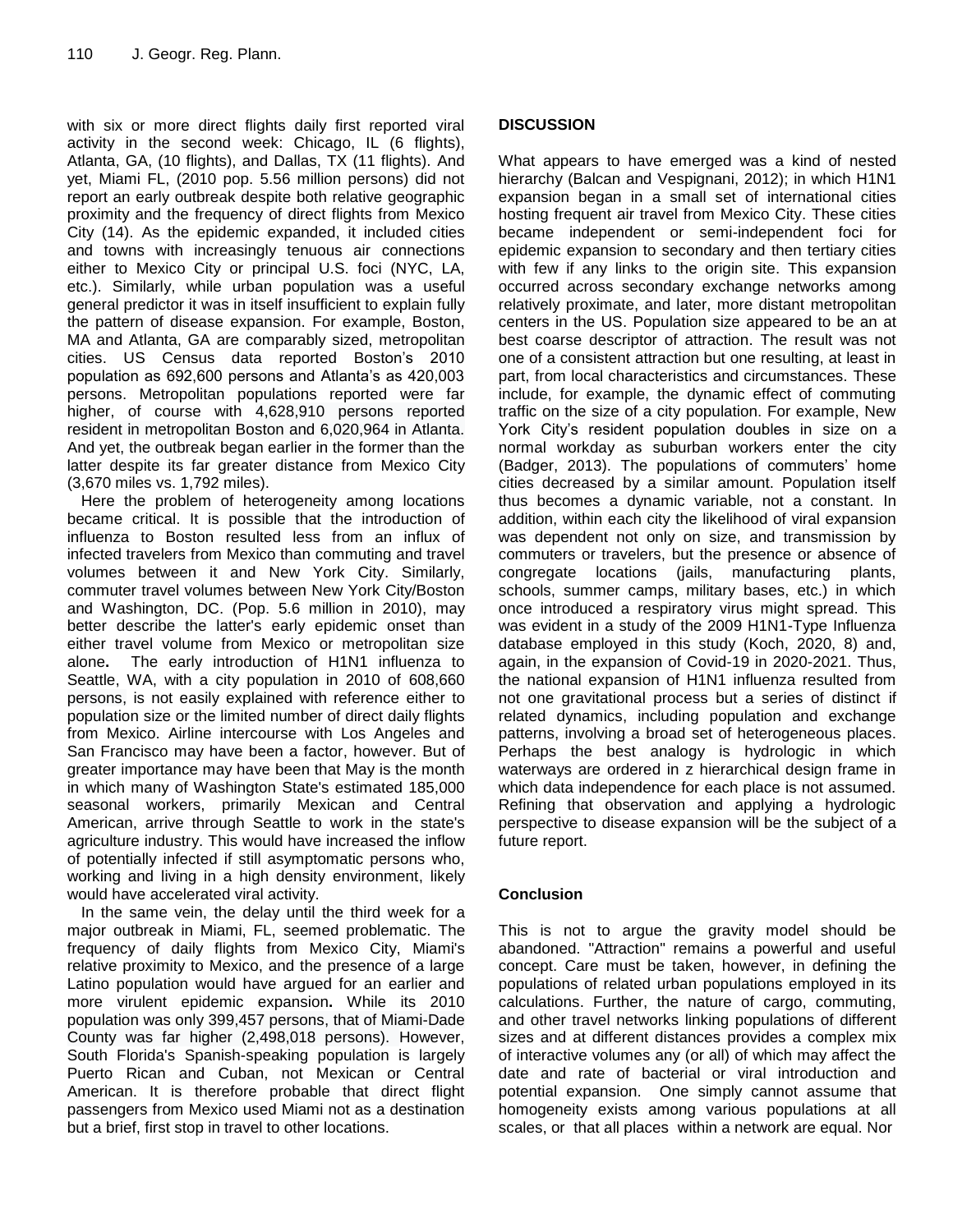will a single measure of distance or connectivity (work flow, for example) necessarily serve as a simple measure. It is thus unlikely that a single algorithm will fully describe or predict disease expansion within a nation or at a different scale its individual regions. There is therefore an obvious need for further research both based on heterogeneity and the specifics of resident populations and the means by which this or other models, with different variables, might better serve to predict patterns of disease expansion. The next stage in this study for us will be to examine the manner in which this virus was transferred over time between primary foci, NYC, Boston, Los Angeles, and heterogeneous secondary exurban and suburban populations. The goal will be to more precisely define the appropriate scale of analysis as either urban, metropolitan or region, and to consider the extent to which local differences affected the rate of disease expansion and the severity of an epidemic event.

#### **CONFLICT OF INTERESTS**

The authors have not declared any conflict of interests.

#### **REFERENCES**

- Anderson JE (2010). The gravity model: NBER Working Paper No. 16576. Cambridge, MA: National Bureau of Economic Research.
- Badger E (2013). The most important population statistic that hardly ever gets talked about. The Atlantic, CityLab.
- Balcan D, Colizza V, Gonçalves B, Hu H, Ramasco JJ, Vespignani A (2009). Multiscale mobility networks and the spatial spreading of infectious diseases. Proceedings of the National Academy of Sciences 106(51):21484-21489.
- Balcan D, Vespignani A (2012). Invasion threshold in structured populations with recurrent mobility patterns. Journal of Theoretical Biology 293:87-100.
- Biggerstaff M, Cauchemez S, Reed C, Gambrhir E, Finelli L (2014). Estimates of the reproduction number for seasonal, pandemic, and zoonotic influenza: a systematic review of the literature. BMC Infectious Diseases 14(1):1-20.
- Brownstein JS, Freifeld CC, Chan EH, Keller M, Sonricker AL, Mekaru SR, Buckeridge DL (2010). Information Technology and Global Surveillance of Cases of 2009 H1N1 Influenza. New England Journal of Medicine 362(18):1731-1735.
- CDC (2009). Update: novel influenza A (H1N1) virus infection—Mexico, March-May, 2009. MMWR Morbidity Mortality Weekly 58(21):585- 589.
- Cliff AD, Haggett P (2006). A swash–backwash model of the single epidemic wave. Journal of Geographical Systems 8(3):227-252.
- Cota W, Soriano D, Arenas A, Ferreira S, Gomez-Gardenes J (2021). Infectious disease dynamics in metapopulations with heterogeneous transmission and recurrent mobility. New Journal of Physics. Available at: [https://iopscience.iop.org/article/10.1088/1367-](https://iopscience.iop.org/article/10.1088/1367-2630/ac0c99/meta) [2630/ac0c99/meta](https://iopscience.iop.org/article/10.1088/1367-2630/ac0c99/meta)
- Dudas G, Carvalho LM, Bedford T, Tatem AJ, Baele G, Faria NR, Park DJ, Ladner JT, Arias A, Asogun D, Bielejec F (2017). [Virus genomes](https://www.nature.com/nature/journal/v544/n7650/abs/nature22040.html)  [reveal factors that spread and sustained the Ebola epidemic.](https://www.nature.com/nature/journal/v544/n7650/abs/nature22040.html) Nature 544(7650):309-315.
- Duncan OD, Ray PC, Beverly D (1961). Statistical geography: Problems in analyzing areal data. Statistical geography: Problems in analyzing areal data.
- Exper P, Evans T, Blondel V, Lambiotte R (2011). Uncovering space independent communities in spatial networks. Proceedings of the

National Academy of Sciences 108(19):7663-7668.

- Fraser C, Donnelly CA, Cauchemez S, Hanage WP, Van Kerkhove MD, Hollingsworth TD, Griffin J, Baggaley RF, Jenkins HE, Lyons EJ, Jombart T (2009). Pandemic potential of a strain of influenza A (H1N1): early findings. Science 324(5934):1557-1561.
- Hanes KE, Fotheringham A (1990). The Impact of space on the application of discrete choice models. Review of Regional Studies 20(2):39-49.
- Kaluza P, Kölzsch A, Gastner MT, Blasius B (2010). The complex network of global cargo ship movements. Journal of the Royal Society Interface 7(48):1093-1103.
- Khan K, Arino J, Hu W, Raposo P, Sears J, Calderon F, Heidebrecht C, Macdonald M, Liauw J, Chan A, Gardam M (2009). Spread of a Novel Influenza A (H1N1) Virus via Global Airline Transportation. New England Journal of Medicine 361(2):212-214.
- Koch T (2016). Fighting disease, like fighting fires: The lessons Ebola teaches. The Canadian Geographer 60(3):288-299.
- Koch T (2018). Populations, Megapopulations, and the Areal Unit Problem. Health and Place 54:79-84.
- Koch T (2020). Reviewing the Quality of "Big Data" in automatic data systems: An Example. Medical Research Archives. 8:9. Available at: <https://esmed.org/MRA/mra/article/view/2232>
- Koch T (2021). Viral geographies: Megaregions as extra‐urban disease catchments. The Canadian Geographer/Le Géographe canadien. Available at:

<https://onlinelibrary.wiley.com/doi/abs/10.1111/cag.12693>

- Koch T, Denike K (2007). Certainty, uncertainty, and the spatiality of Disease: A West Nile Virus example. Stochastic Environment Research and Risk Assessment 21:523-531.
- Kraemer MU, Cummings DA, Funk S, Reiner RC, Faria NR, Pybus OG, Cauchemez S (2019a). Reconstruction and prediction of viral disease epidemics. Epidemiology and Infection 147:e34:1-7.
- Kraemer MU, Golding N, Bisanzio D, Bhatt S, Pigott DM, Ray SE, Brady OJ, Brownstein JS, Faria NR, Cummings DA, Pybus OG (2019b). Utilizing general human movement models to predict the spread of emerging infectious diseases in resource poor settings. Scientific Reports 9(1):1-11.
- Krings G, Calabrese F, Ratti C, Blondel VD (2009). Urban gravity: a model for inter-city telecommunication flows. Journal of Statistical Mechanics: Theory and Experiment 7:L07003.
- Yeo-Teh NSL, Tang BL (2021). An alarming retraction rate for scientific publications on Coronavirus Disease 2019 (COVID-19). Accountability in Research 28(1):47-53*.*
- Mele M, Baistrocchi PA (2012). A critique of the gravitational model in estimating the determinants of trade flows. International Journal of Business and Commerce 2(1):13-23.
- Nelson GD, Rae A (2016). An Economic Geography of the United States: From Commutes to Megaregions. PLOS One 11(11):e0166083.
- Ravenstein EG (1885). The laws of migration. Journal of the Statistical Society of London 48(2):167-235.
- Sallah K, Giorgi R, Bengtsson L, Lu X, Wetter E, Adrien P, Rebaudet S, Piarroux R, Gaudart J (2017). Mathematical models for predicting human mobility in the context of infectious disease spread: introducing the impedance model. International Journal of Health Geographics 16(1):1-11.
- Simini F, Gonzalez MC, Maritan A, Barabasi LA (2012). A universal model for mobility and migration patterns. Nature 484(7392):96-100.
- Taaffe EJ, Gauthier HL (1973). Geography of Transportation. Englewood Cliffs, N.J.: Prentice Hall, 1973. Available at: <https://trid.trb.org/view/17404>
- Taaffe EJ, Gauthier HL, O'Kelly ME (1996). Geography of Transportation.
- Tobler WR (1970). A computer movie simulating urban growth in the Detroit region. Economic Geography 46(sup1):234-240.
- Viboud C, Bjørnstad ON, Smith DL, Simonsen L, Miller MA, Grenfell BT (2006). Synchrony, waves, and spatial hierarchies in the spread of influenza. Science 312(5772):447-451.
- Wellcome Trust (2020). Sharing research data and findings relevant to the novel coronavirus (COVID-19) outbreak. Available Available at: [https://wellcome.org/press-release/sharing-research-data-and](https://wellcome.org/press-release/sharing-research-data-and-findings-relevant-novel-coronavirus-ncov-outbreak)[findings-relevant-novel-coronavirus-ncov-outbreak](https://wellcome.org/press-release/sharing-research-data-and-findings-relevant-novel-coronavirus-ncov-outbreak)